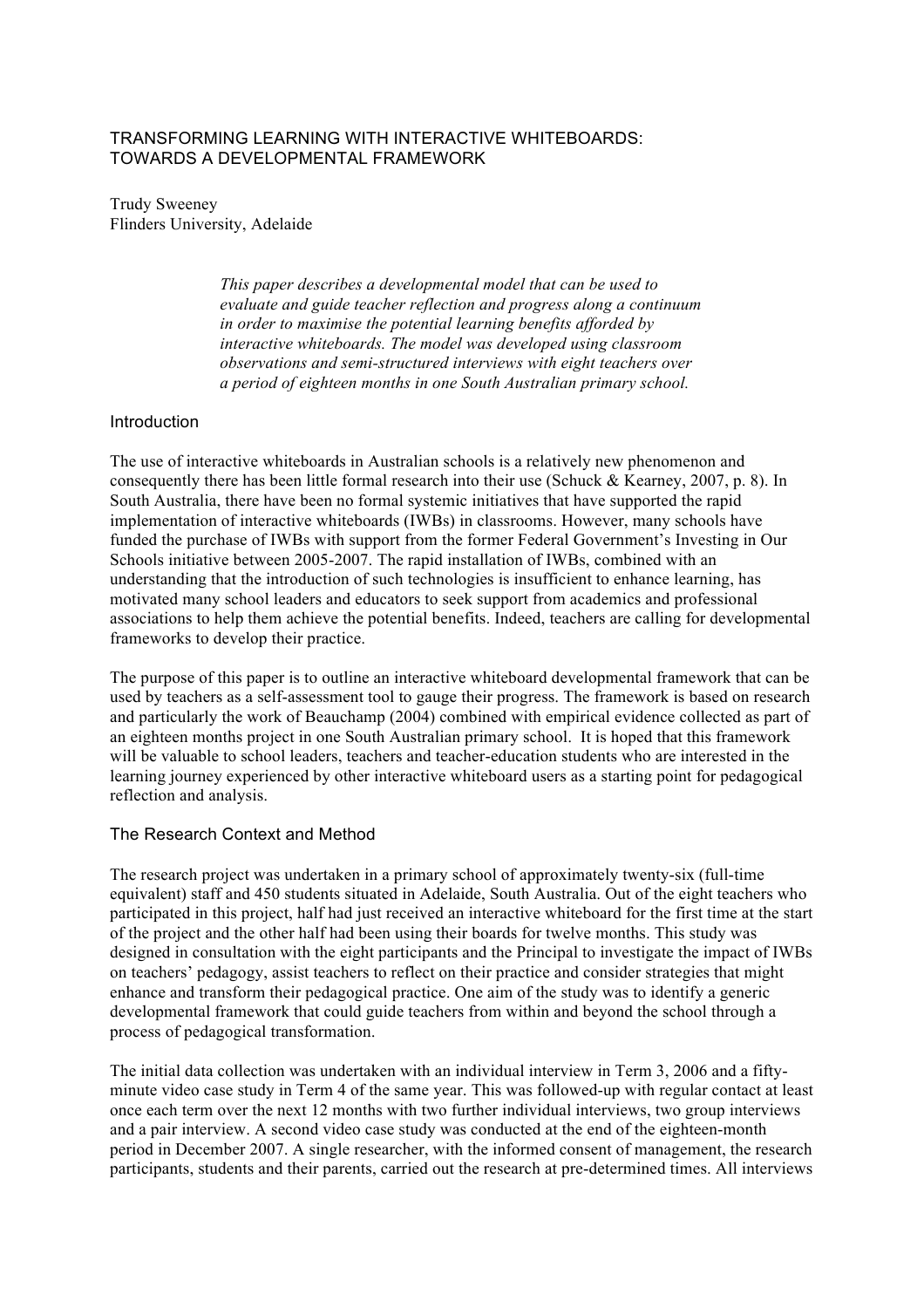were semi-structured, transcribed, verified by participants and coded using NVivo™ qualitative Software using a grounded theory approach (Strauss & Corbin, 1998). This methodology acknowledged participants as the critical agents in mediating the integration of the interactive whiteboard into their 'pedagogical subject knowledge' (Beauchamp, 2006) and using it to promote quality interactions and interactivity (Armstrong, 2005, p. 457).

Throughout the data collection phase, close attention was given to conceptualising the shared experiences of participants' as they became more confident and skilled using the IWBs over the eighteen-month study period. The framework presented in this paper was refined throughout the study and shared with participants towards the conclusion of the project for their critical review, modification and validation. It was created using a process that used the research literature as a 'lens' for identifying the iterative elements for each stage of development as these emerged from the data. These elements were then organised into stages along a continuum.

The purpose of the developmental framework created in this project was two-fold. Firstly, to capture the common experiences of teachers so that the framework would be relevant as a general guide for other teachers in different contexts across all year levels and Learning Areas, regardless of the age and experience of teachers in Australian schools. Secondly, the framework could be used to track and describe participants' development with a view to identifying their different needs at each stage and the factors that support or constrain their development. The findings of participants' progress are not the focus of this paper. In order to be constructive, the framework needed to reflect the research literature about the change process of teachers adopting new technological innovations and connect with teachers' lived experience to enable them to 'see themselves' (Ladwig & King, 2003, p. 25).

# Research shaping the design of the framework

Six frameworks based on research, influenced the development of the framework in this project. Together these provided a conceptual understanding of teachers' common concerns, characteristics and competencies as they progress through different stages of development using technology in general and specifically interactive whiteboards. In particular, these frameworks were used as a 'lens' to analyse the empirical data and classify different levels of sophistication related to the use of interactive whiteboards by the research participants. In this way, there was an attempt to align the stages of the framework created in this project with the existing research. The six frameworks influencing this project will now be briefly explained. The first three of these frameworks apply to the use of technology in general, the fourth framework is focused on effective pedagogy, and the last two are specific to the use of interactive whiteboards.

Firstly, the framework described by Hooper and Rieber (1995) describes the adoption of unspecified technology over five phases (familiarisation, utilisation, integration, reorientation, and evolution). A critical aspect of their work is to argue that the full potential of any educational technology can only be realised when teachers progress through all phases of development. Furthermore, there is a critical turning point at the third 'integration' stage when teachers decide whether or not to 'breakthrough' and make a commitment to move even further with integrating the technology, otherwise there is at risk of it being misused or discarded (Hooper & Rieber, 1995, pp. 157-158). Teachers' undergoing a mind shift from a behavioural to a cognitive view of learning supports this 'breakthrough'.

Two other influential frameworks are called the 'stages of concern' (Hall and Loucks, 1978) and the 'levels of use of an innovation' (Hall & Hord, 2006). These two frameworks complement each other to identify both the affective and behavioural dimensions of change. The 'stages of concern' framework describes the affective dimension of change as teachers engage with a new program or practice and move through seven 'stages' that are grouped into four categories (Awareness, Self, Task, and Impact). The 'stages' correlate with increasing sophisticated levels of use of an innovation and provide a helpful way to describe the different concerns experienced by teachers as they move along a continuum. The implication of this framework for this project is that in the early stages, teachers are focused on how to manage new skills and time demands using the interactive whiteboard. These are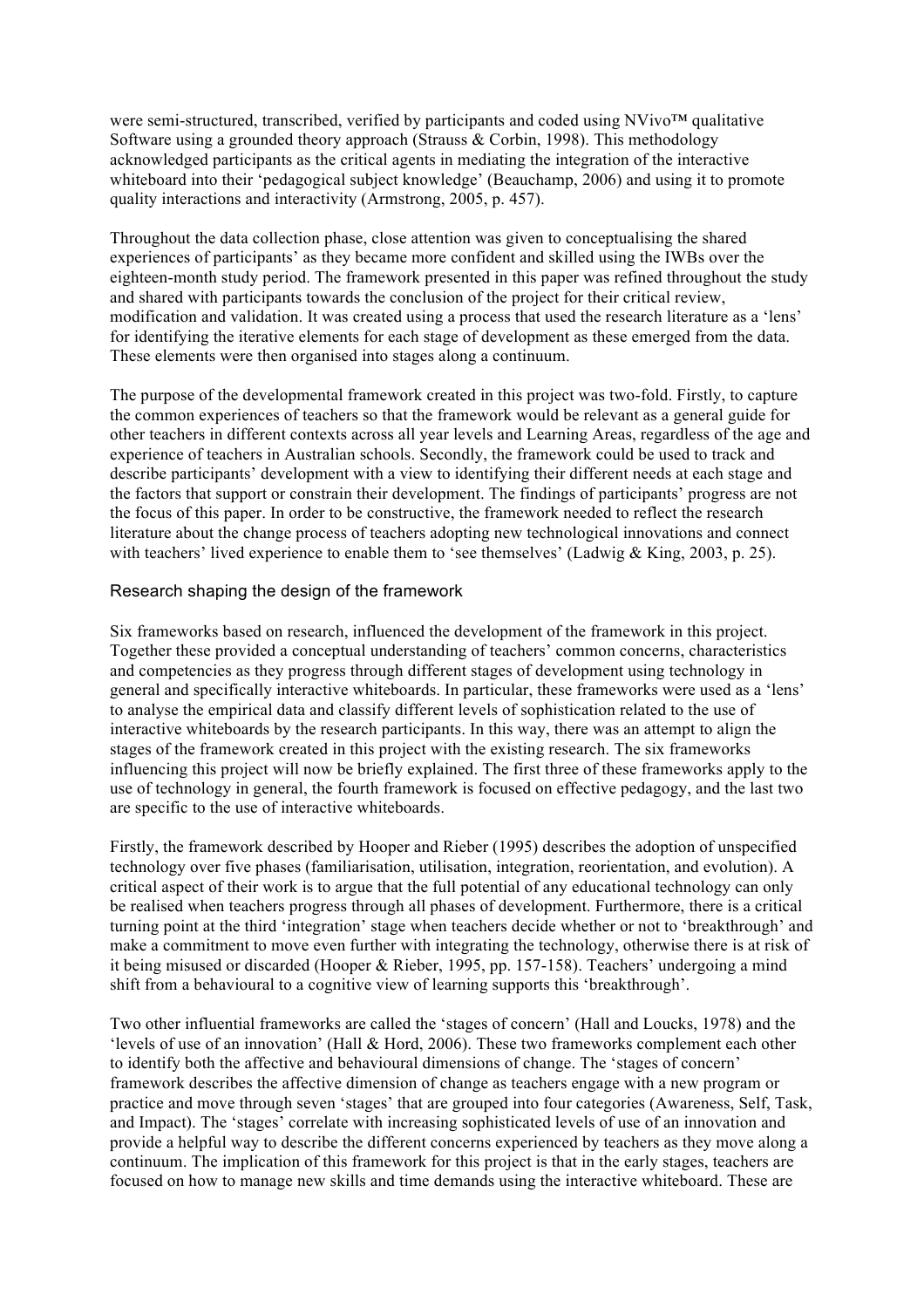followed by the mid-stages where their concerns shift towards considering how to make the innovation work better for learners, and in the final stages, concerns about working with colleagues and seeking further challenges.

The 'levels of use of an innovation' framework by Hall & Hord (2006), describes the behavioural aspects of what teachers do with an innovation in their classrooms along a continuum of seven levels. The first three levels relate to teachers that are preparing to actually make use of a particular innovation. This is followed by early attempts where teachers are focused on the mechanical aspects that often involve using teacher-centred pedagogies and using the innovation to improve learning outcomes. The final levels describe how teachers begin to coordinate their efforts with colleagues to increase the impact of the innovation on learning and seek more effective uses of the innovation. In the context of this research project, indicators have been described along the continuum that reflect this increasing level of sophistication with some adjustments being made as the framework begins with actually using interactive whiteboards (not just considering their use).

The fourth framework to influence this study is the New South Wales model of pedagogy called the Quality Teaching Framework (State of NSW, 2003). This framework identifies eighteen elements of effective pedagogy divided into the three dimensions of 'Intellectual Quality', 'Quality Learning Environments' and 'Significance'. During this project, teachers participating in this study took part in a one-day professional learning day to learn how to apply this framework. During the study close attention was given to analyse how the elements of effective pedagogy were demonstrated or could be incorporated into the description of indicators to promote quality interactions using the interactive whiteboard. For example, the higher levels of the continuum include sustained interactions, higherorder thinking, strong connections between learning within and outside of the classroom, and meaningful connections between subject areas. It is important to point out that the QT Framework is generic to all year levels, subjects and contexts and does not refer to the use of interactive whiteboards. Recent research in the state of New South Wales suggests that interactive whiteboards "allowed many elements of the Quality Teaching Framework to be realised" (Schuck & Kearney, 2007, p. 25).

The fifth framework to influence this study is by Miller et al (2004) who described a basic three-stage pattern of pedagogical development that teachers experience as they became more fluent with interactive whiteboard techniques and gain understanding of the nature of interactivity. The three stages are: Supported Didactic, Interactive, and Enhanced Interactive. The Supported Didactic stages characterises the early beginnings of teachers using the interactive whiteboard only as a visual support to lessons (not as an integral strategy for conceptual development). The Interactive stage characterises the use of the interactive whiteboard as a tool to challenge students to think by using a variety of verbal, visual and aesthetic stimuli. The third, Enhanced Interactive stage, is characterised by a change in thinking by the teacher who seeks to integrate concept and cognitive development in a way that exploits the interactive capacity of the technology. At this level: "Teachers show considerably enhanced understanding of the learning process, talk about the ways technology can support learning, and show ingenuity in developing materials to meet specific learning needs with much more evident differentiation of tasks" (Miller et al, 2004, pp. 6-7).

The final framework, specific to the use of interactive whiteboards that significantly influenced this study was the work of Beauchamp (2004) who identified a developmental framework of specific competencies that need to be addressed for effective use of the interactive whiteboard in classroom teaching. These competencies are classified into five stages using four variables (operating system use and file management; mechanical skills; program variables; and classroom management and pedagogy). The structure of the framework created in this research project is structured into five developmental stages similar to the work of Beauchamp (2004). Indeed, two of the five stage headings from Beauchamp's framework have been adopted. The other three headings were adopted from the work of Miller et al (2004) as it was felt that these focused attention on the key issue of pedagogical interactivity. The indicators described for each stage of the framework created in this project, were based on the competencies identified by Beauchamp (2004).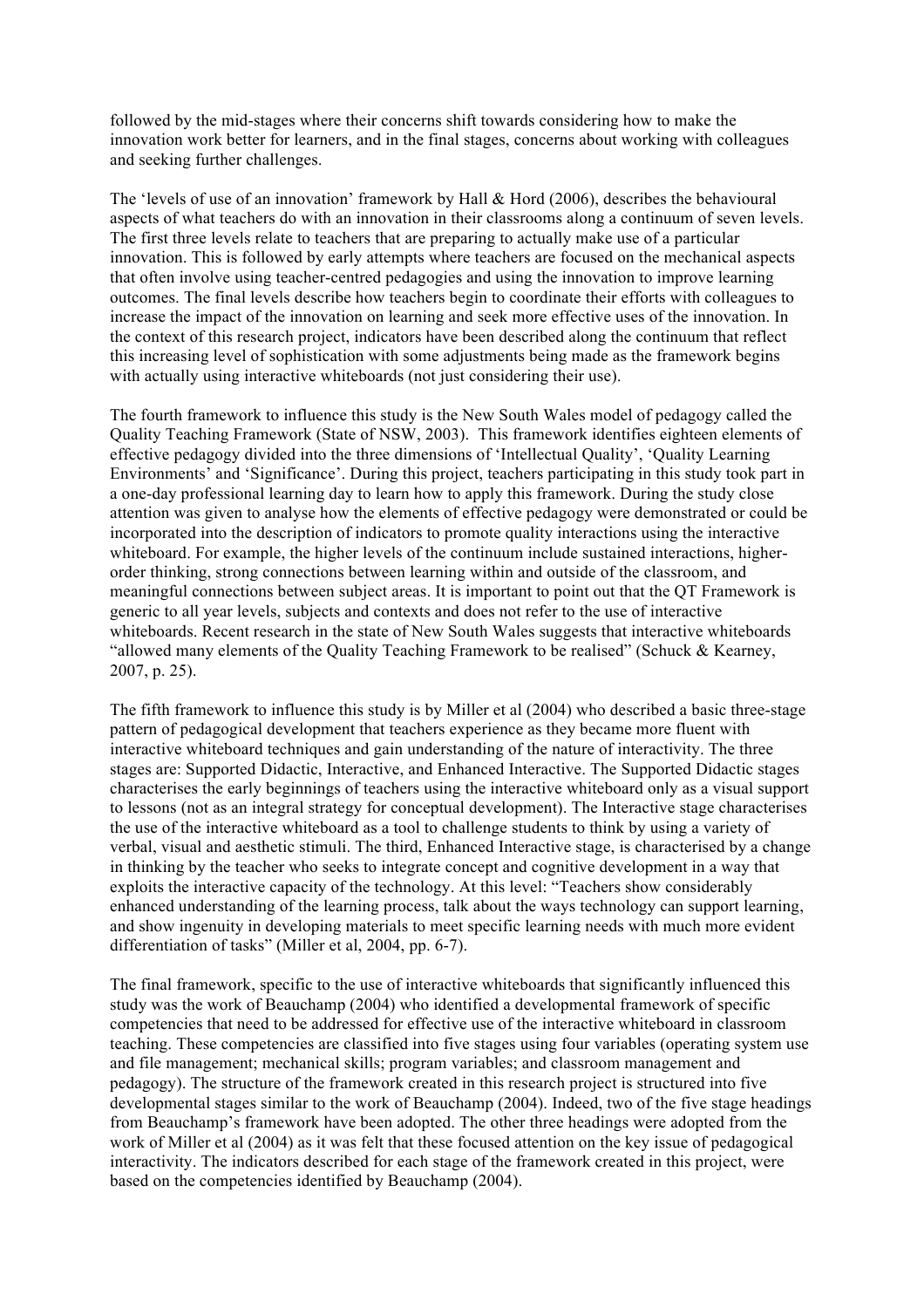In summary, the framework created in this study is informed by previous research focused on effective pedagogy and the process of change related to technological innovation in general and specifically the use of interactive whiteboards. The framework has been designed to focused attention on the pedagogical transformation required by teachers and the challenges associated with moving past the third stage of development. In addition, it attempts to conceptualise the change required by teachers to work towards relinquishing control of learning to students. Furthermore, it attempts to reflect the changing concerns and behaviours of teachers as they move from concerns about themselves and the management of technology, towards a focus on working collaboratively with colleagues to address concerns about learners and outcomes. Finally, the framework describes indicators based on research about eighteen elements of effective pedagogy and the competencies that need to be addressed for effective use of the interactive whiteboard in classroom teaching. Together, these six frameworks provide a comprehensive 'lens' for identifying, describing and classifying the descriptive indicators that emerged from the empirical data over the eighteen-month research project.

# The Framework

This section provides a general description of the overall continuum. Each stage is described using a generic approach in the anticipation that other teachers may use this framework. The detailed technical and pedagogical indicators for each stage are shown in Appendix 1. Due to the significant influence that the work of Beauchamp (2004) had on this project, the competencies that have been adopted from his work are identified in bold text in Appendix 1. In this way, it is easy to distinguish how the framework in this project extends the work of Beauchamp (2004).

Before describing the indicators for each stage, it is important to note that although the framework has been designed so that each stage builds on the skills from the previous level, there is no expectation that all teachers will demonstrate all indicators or demonstrate skills only within one stage at a time. Indeed, it is most likely that teachers will demonstrate indicators from at least two stages simultaneously. There is also no suggested time line to reach the transformation stage for all teachers but it is important to note that without a pedagogical transformation based on a shift in teachers' understandings about the need to increase learner autonomy, teachers are unlikely to move beyond stage 3. Furthermore, the longer teachers remain at levels one to three, the more entrenched the interactive whiteboard will become into their existing traditional practice.

Teachers' learning and practice is influenced by many factors and this framework forms only a small part in supporting teachers' to develop their practice. However, the framework encourages teachers to analyse the development of their technological and pedagogical skills that can provide fertile ground for reflection and professional dialogue linked to the wider school context and leadership. Although not yet tested with participants beyond this study, the framework in its current form could be used as a guide for teachers to evaluate which stage best describes their current practice. This can be achieved by marking the indicators for which there is evidence and using this as a basis to identify future individual learning goals and whole school professional development needs. An improvement on this approach may be for teachers to gather evidence through observation of each other's teaching in a supportive environment or for shared discussion in team meetings.

### Stage 1 –Whiteboard Replacement

This stage is characterised by teachers continuing to function in a familiar teaching style. Teachers at this level share concerns about using the technology in front of the class and their desire for time to practice their skills in private or at least only in front of their class of students where they have established a supportive working relationship. Consequently, teachers at this level are likely to adopt a 'business as usual' approach to classroom management by tightly controlling how the interactive whiteboard is used. The tasks assigned to the board by teachers are frequently those that replace the functions of static whiteboards or those easily achieved with a computer linked to a data projector. Thus, teachers at this level primarily use the interactive whiteboard to do 'old things in new ways'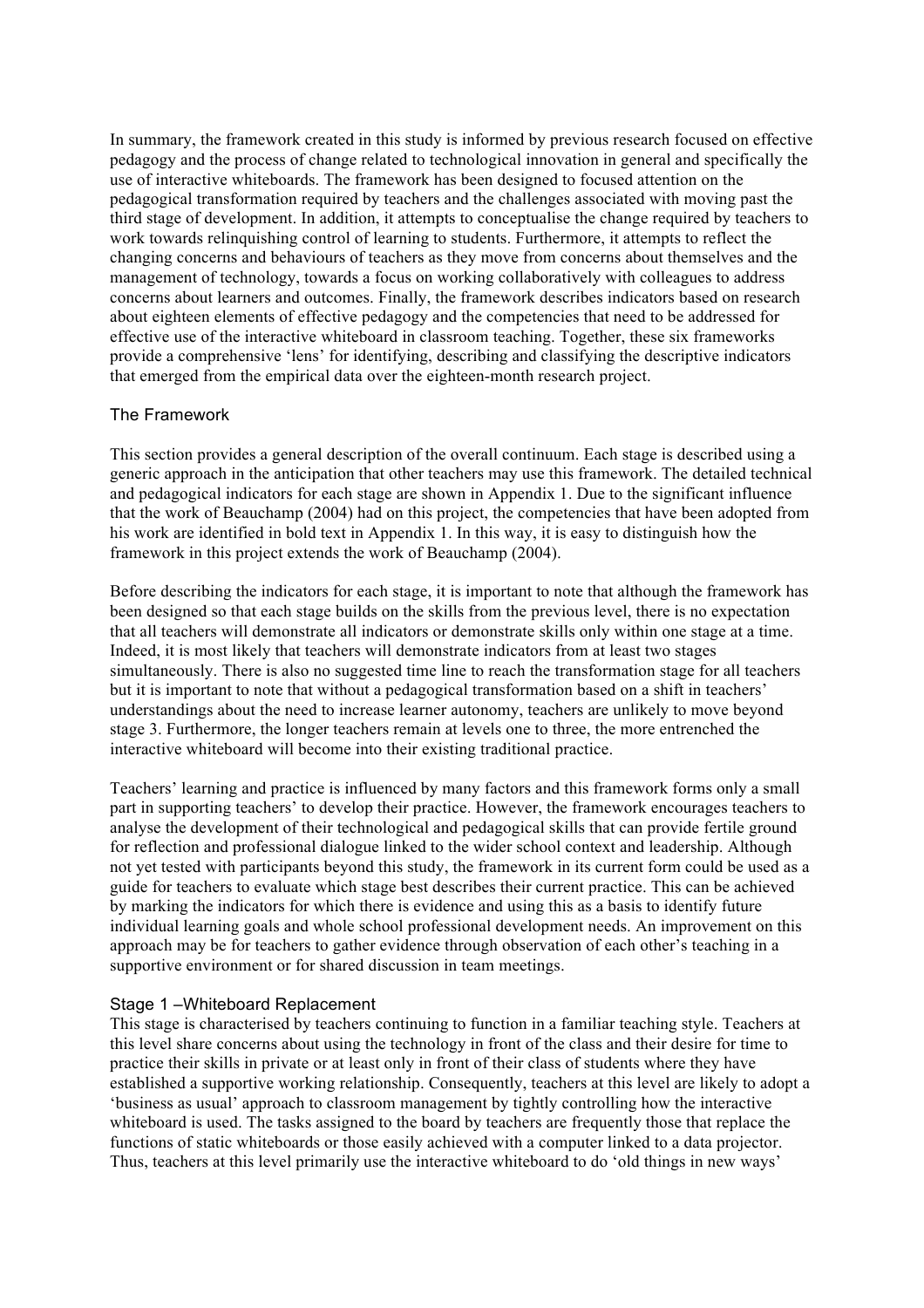(Prensky, 2005) such as write up class agendas on a blank 'flip chart' (without saving) and use the projector to display weekly spelling lists typed legibly using a Word processing program.

The main affordances of the technology perceived by teachers at this level are predominantly technical in nature related to time saved writing and erasing work from one lesson to another, and improved presentations using colour and text recognition. Depending on the positioning of the board, better display facilities for whole class viewing may also be identified but this benefit may not be articulated until later stages when problems associated with room lighting and projector quality are addressed. It is important to note that the challenge for teachers at this level is to become familiar with the use of the pen, finding and selecting appropriate tools, and managing text recognition (that often automatically replaces words inaccurately either due to teachers' lack of familiarity using the pen or due to the limited dictionary of terms).

### Stage 2 – Supported Didactic

This stage is characterised by teachers planning learning based on 'flip charts' (the native software that is provided with Promethean IWBs). The 'flip charts' are used as a visual support and organisational tool but not as an integral strategy for supporting students' conceptual development. At this level, teachers are primarily concerned about how to use the technology and how to manage the time demands of preparation. They are also interested in exploring the affordances of being able to connect to the Internet and view information together as a whole class. At this stage, there is a tendency for teachers to take a 'one-size-fits-all approach to whole class teaching where all students are expected to learn at the same pace controlled by the teacher. This 'traditional' role makes teachers a central feature of the classroom. However, teachers at this stage begin to change this role by initiating and planning opportunities for students to interact with the board and practice their skills.

#### Stage 3 - Interactive

This stage is characterised by teachers feeling comfortable with the routine use of the interactive whiteboard and they will often comment that they rely on it and 'can't live without it'. Consequently, teachers can feel anxious and irritated when the technology is unreliable and they frequently need to invoke a 'back-up' plan. This mid-stage of development is critical and will determine if teachers make a commitment to progress towards a 'pedagogical metamorphosis' or stall in their development by continuing to assimilate the interactive whiteboard into their practice without further pedagogical changes. That is, they decide whether they will continue to do 'old things in new ways' or aim to do 'new things in new ways' (Prensky, 2005). This decision is not straightforward or necessarily a conscious one. Teachers enter this stage feeling that they need to progress their use of the interactive whiteboard by creating more engaging and interactive learning activities that appeal to students. Ways to achieve this include incorporating more advanced technical techniques using the board and creating a wider range of opportunities for students to interact with it. This includes incorporating hyperlinks in 'flip charts' to interactive websites and having students manipulate Learning Objects and use mathematics tools (that are part of the native interactive whiteboard software). At this stage, teachers often begin to plan learning activities as 4-part lessons (Starter, introduction, development and plenary) and consider how the interactive whiteboard could best be used to support the achievement of intended learning outcomes. Advancement through this stage is made easier if teachers are confident computer users and if they have full-time daily access to an interactive whiteboard and a laptop with the native software they are able to take home.

### Stage 4 – Enhanced Interactive

This stage is characterised by teachers with a high level of technical expertise who use the interactive whiteboard in responsive ways to improve teaching and learning through interactivity. Teachers at this level are skilled in the use of a wide range of software programs beyond 'flip charts' and frequently access high-quality digital resources online. Teachers use these tools to sustain interactivity through effective questioning, provide a wider range of differentiated student-centred activities, and maximise student participation through small group work. High-quality digital resources include multimodal texts, real time data, information from multiple perspectives and a range of software applications and peripheral hardware devices (such as wireless slate or data loggers). These resources are used to: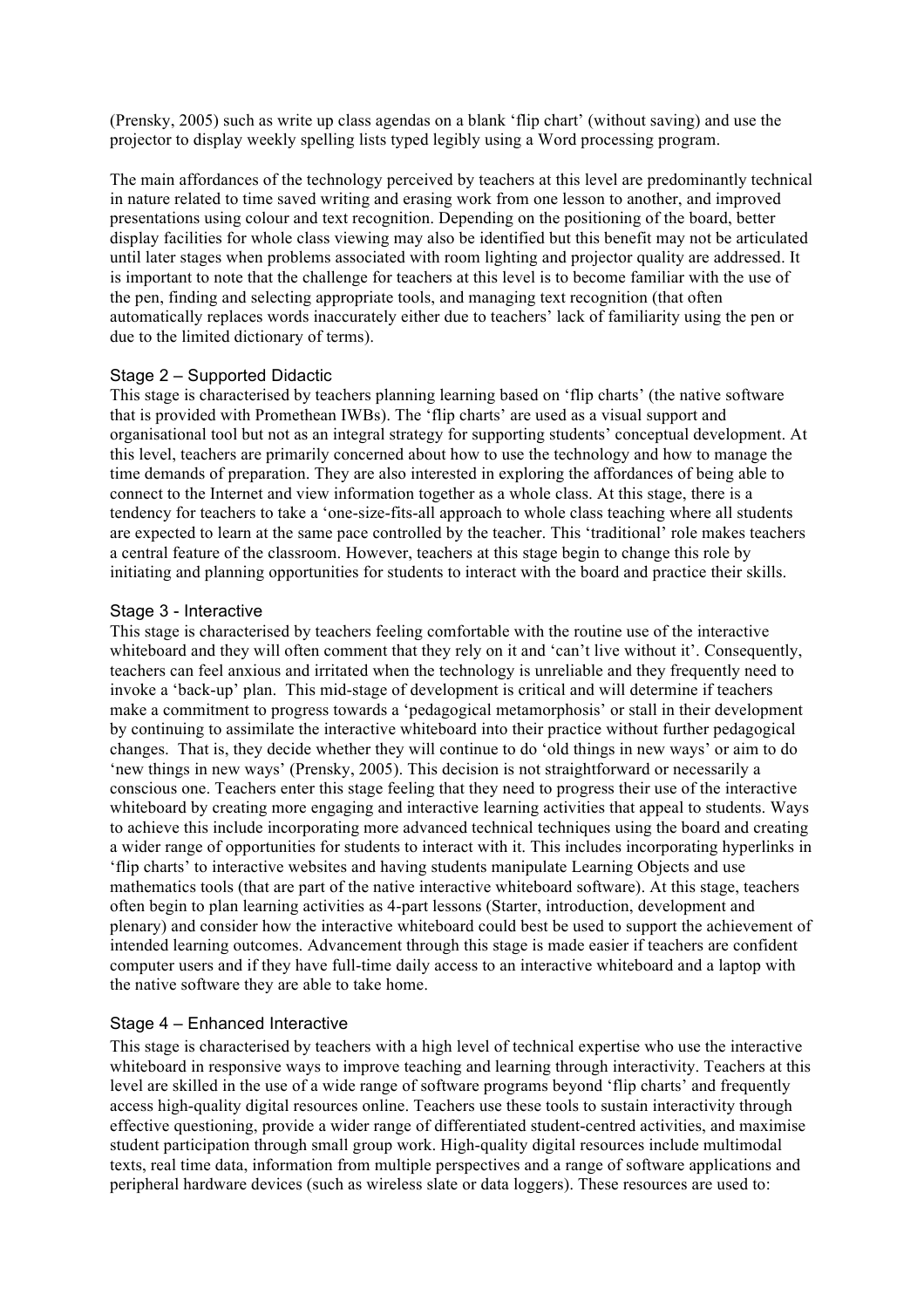- make learning more interesting, authentic and relevant to students
- allow more time for thinking, observation, discussion and analysis
- increase opportunities for communication and collaboration
- support exploration and experimentation by providing immediate visual feedback
- support multiple forms of conceptual representation

At this stage, lesson planning involves meaningful sequences of lessons with specific intended learning outcomes and differentiated tasks to meet the needs of all students. These lessons emphasise interactivity and collaboration between students and the teacher, as well as between students.

# Stage 5 – Synergistic User

This final stage is characterised by a significant shift in teachers' pedagogical understandings and skills. At this level, both teachers and students are technically fluent in the use of the interactive whiteboard as a tool for learning and the device is used seamlessly as an almost 'invisible' part of all activities to facilitate a high level of classroom interaction. In particular, students' learning is the central focus of the classroom supported by the interactive whiteboard and peripheral devices as a means to an end. In addition, there is a significant change in the role of the teacher from being the central focus of the classroom, to being a facilitator to guide students towards the successful achievement of intended learning outcomes.

At this level, teachers value working collaboratively together to plan complex units of inquiry over extended periods. These units are underpinned by contemporary learning theories and approaches e.g. constructivist learning theory and the 'Backwards-by-design' (Wiggins & McTighe, 2005) and 'inquiry learning' approaches (Murdoch, 1998). The units are carefully planned but sufficiently flexible to be meaningful and responsive to students' interests and individual learning needs. They are designed to achieve intended learning outcomes, focus on investigating essential questions related to specific content areas, build on students' prior knowledge and skills, and gather evidence of learning throughout the unit i.e. assessment 'as' 'for' and 'of' learning (Earl, 2003). Where relevant, the units make connections and seek perspectives beyond the school and view students as producers as well as consumers of information that are in a position to 'take action' and make a difference in the community. Teachers at this stage are discerning about which technical and pedagogical practices are most effective and willingly support colleagues to develop their skills as part of a community of practice. They are also interested in advancing how IWBs and other technologies can be used do 'new things' in new, creative and innovative ways' (Prensky, 2005) to improve students' learning.

### Conclusion:

This paper described a generic developmental framework for the use of IWBs that can be used by teachers. It provides both a descriptive overview of each stage of development as well as specific common indicators of what this stage of development looks like in practice. This developmental framework was created by bringing together findings from existing research and evidence from a longitudinal empirical study over eighteen months in one South Australian primary school. In particular, the framework was developed in consultation with research participants to assist them to 'see themselves' and conceptualise a path to becoming an effective interactive whiteboard user. As a result of this project, it is now easier for classroom teachers to self reflect and analyse their practice using IWBs and identify their professional development needs. This is important because teachers are critical agents in mediating the integration of interactive whiteboards into their practice and using these devices to promote quality interactions and interactivity - the keys to learning and sustained student interest (Higgins et al, 2007). This developmental framework builds on the work of Beauchamp (2004) by providing a comprehensive description of the technical and pedagogical indicators that are characteristic of advanced interactive whiteboard use in Australian schools. Feedback from the research participants in this project was positive. For example, one participant commented:

The framework is great. It is clear enough to see where one sits and confronting enough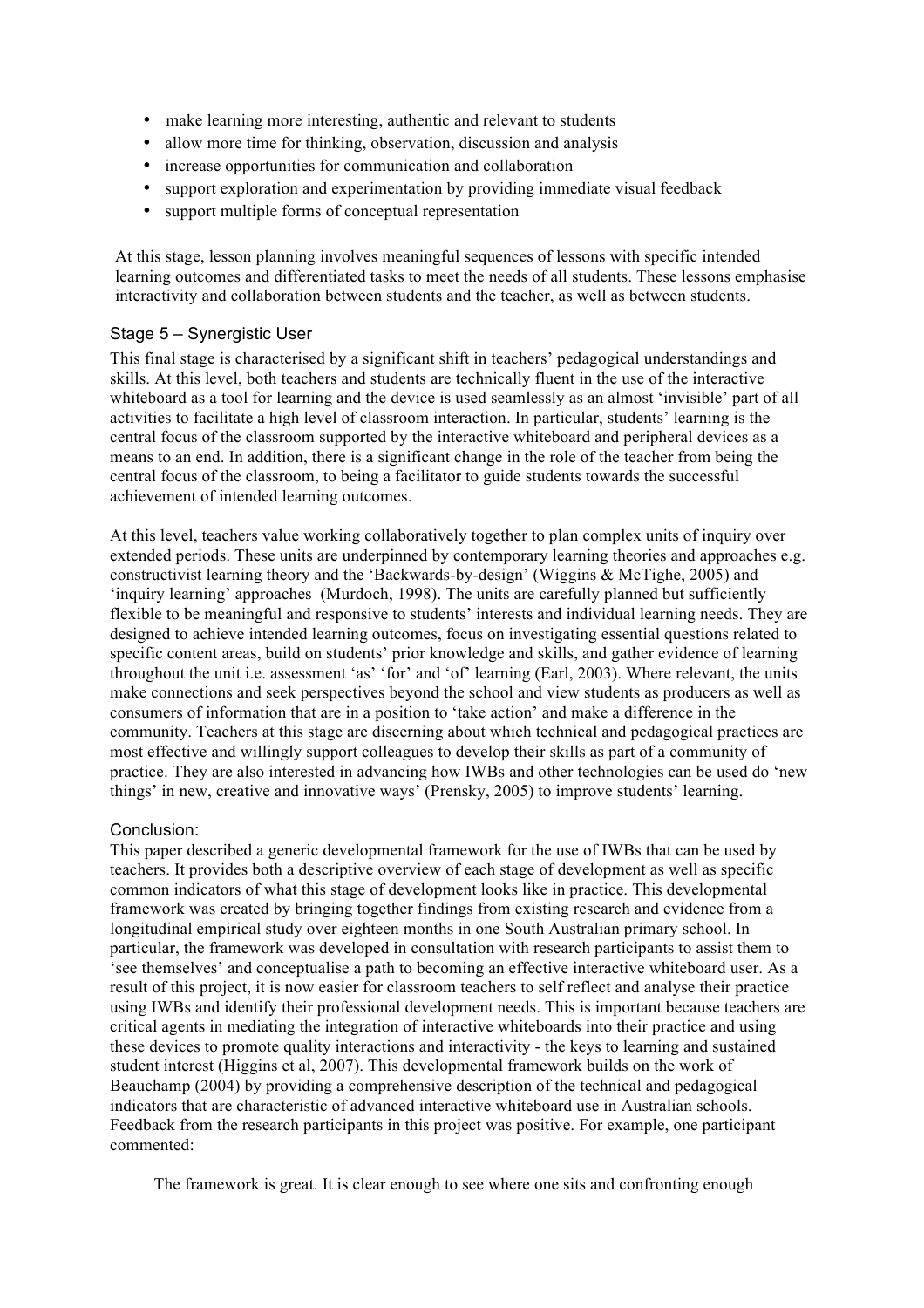in a positive way to seek direction for forward movement. On a whole school basis, it gives a great understanding for the direction of professional training and support needed for staff. It can allow individuals and staff to set targets as to where they want to be.

Further research is required using this developmental framework as a tool to analyse the empirical research findings to identify the factors that supported or constrained teachers' development along this continuum. The framework may also require further explanation for use with teachers beyond the project school.

### References

Armstrong, V., Barnes, S. Sutherland, R., Curran, S., Mills, S., & Thompson, I. (2005). Collaborative research methodology for investigating teaching and learning: The use of interactive whiteboard technology. *Educational Review*, 57(4), 457-469.

Beauchamp, G. (2004). Teacher use of the interactive whiteboard in primary schools: towards an effective transition framework. *Technology, Pedagogy and Education*, 13(3), 327-348.

Beauchamp, G. (2006). New technologies and 'new teaching': A process of evolution? In R. Webb (ed.), *Changing teaching and learning in the primary school* (pp.81-91). Open University Press.

Earl, L. (2003). Using classroom assessment to maximise student learning. In *Assessment as Learning*. Thousand Oaks, CA: Corwin Press.

Hall, G. & Hord, S. (2006). *Implementing Change: Patterns, Principles and Potholes* (2<sup>nd</sup> ed). Boston: Allyn and Bacon.

Hall, G. & Loucks, S. (1978). Teacher concerns as a basis of facilitating and personalizing staff development. *Teachers College Record*, 80, 36-53.

Harris, S. (2002). Innovative pedagogical practices using ICT in schools in England. *Journal of Computer Assisted Learning*, 18, 449-458.

Higgins, S., Beauchamp, G. & Miller, D. (2007). Reviewing the literature on interactive whiteboards. *Learning, Media and Technology*, 32(3), 213-235.

Hooper, S., & Rieber, L. (1995). *Teaching with technology.* In A. Ornstein (Ed.), Teaching: Theory into practice (pp. 154-170). Needham Heights, MA: Allyn and Bacon.

Ladwig, J. & King, B. (2003). *Quality teaching in NSW public schools: An annotated bibliography.* Sydney, NSW: Department of Education and Training.

Miller, D., Glover. D. & Averis, D. (2004). Matching technology and pedagogy in teaching mathematics: understanding fractions using a 'virtual manipulative' fraction wall, paper presented at the *British Educational Research Association Conference*, UMIST, Manchester, September. Available online at: http://www.keele.ac.uk/depts/ed/iaw/docs/BERA%20Paper%20Sep%202004.pdf (accessed  $10^{th}$  January, 2008).

Murdoch, K. (1998) Classroom Connections: Strategies for Integrated Learning. Melbourne, Eleanor Curtain Publishing

Prensky, M. (2005). Adopt and Adapt: School Technology in the 21<sup>st</sup> Century. *Edutopia*.